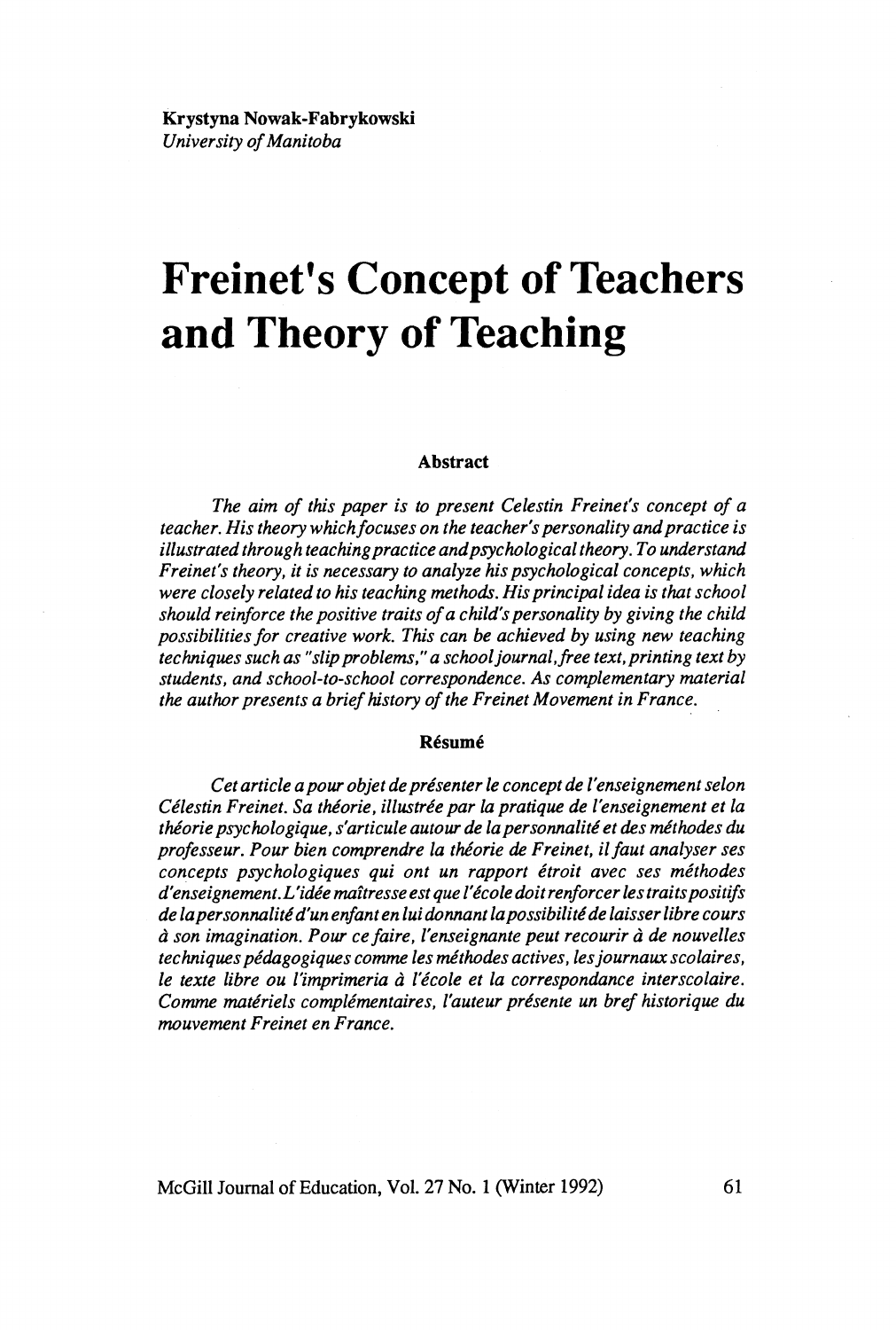## *1 found the dignity of my profession said the young teacher, so go in his direction.*

## C. Freinet

. Celestin Freinet (1896-1966) was a French educator and creator of new teaching methods and techniques based on the creative work of students. He based his research on pedagogical style and methods that are grounded in personality theory and individual initiative, and on his experience of teaching in the public schools in France. His concept of "natural learning," based on observation and experimentation, new techniques, and cooperative learning, sets him apart from many modem educators.

In addition to his theoretical work Freinet founded, in 1928 in Cannes, the Cooperative of Secular Education *(Cooperative de l'enseignement laïque),*  which united teachers willing to introduce new techniques in their educational practice, and in 1935 he opened an experimental school which still operates in Vence. The school was registered in 1957 by UNESCO under the name International Federation of Movement for Modern Education *(Federation internationale de mouvement de l'école moderne)* (FIMEM).

The goal of FIMEM is to popularize Freinet's methods and to provide opportunities for teachers to exchange experiences and organize their pedagogical training. FIMEM also publishes ajournal *calledLien FIMEM.* In 1968 it initiated International Meetings of Freinet Teachers *(Rencontres internationals des educateurs Freinet* -*RlDEF).* These meetings are organized in different host countries where Freinet's pedagogy is practiced.

The Movement of the New School at present operates an educational institution with a seat in Cannes. It publishes two journals, *Art Enfantin*  (Children's Art) and *Bibliothèques du travail,* and monographs on many subjects. It also produces educational kits and resources such as slides, movies, recordings, books, and other materials.

#### Teacher's Personality

When considering the term "teacher's personality," it is necessary to analyze basic forms of their behavior such as needs, skills, and temperament. It is commonly assumed that special traits, characteristics, and dispositions, called "pedagogic talent," are required to be a member of the teaching profession. According to Trow (1960), a teacher should like children, like ta help (have altruistic values), like to learn, and like to lead, as well as possess initiative and responsibility (p. 28). Shumsky (1968) stressed the importance of teachers searching for the personal meaning of course material, becoming involved with the subjects they teach, and experiencing their individual interpretation of ideas (p. 45).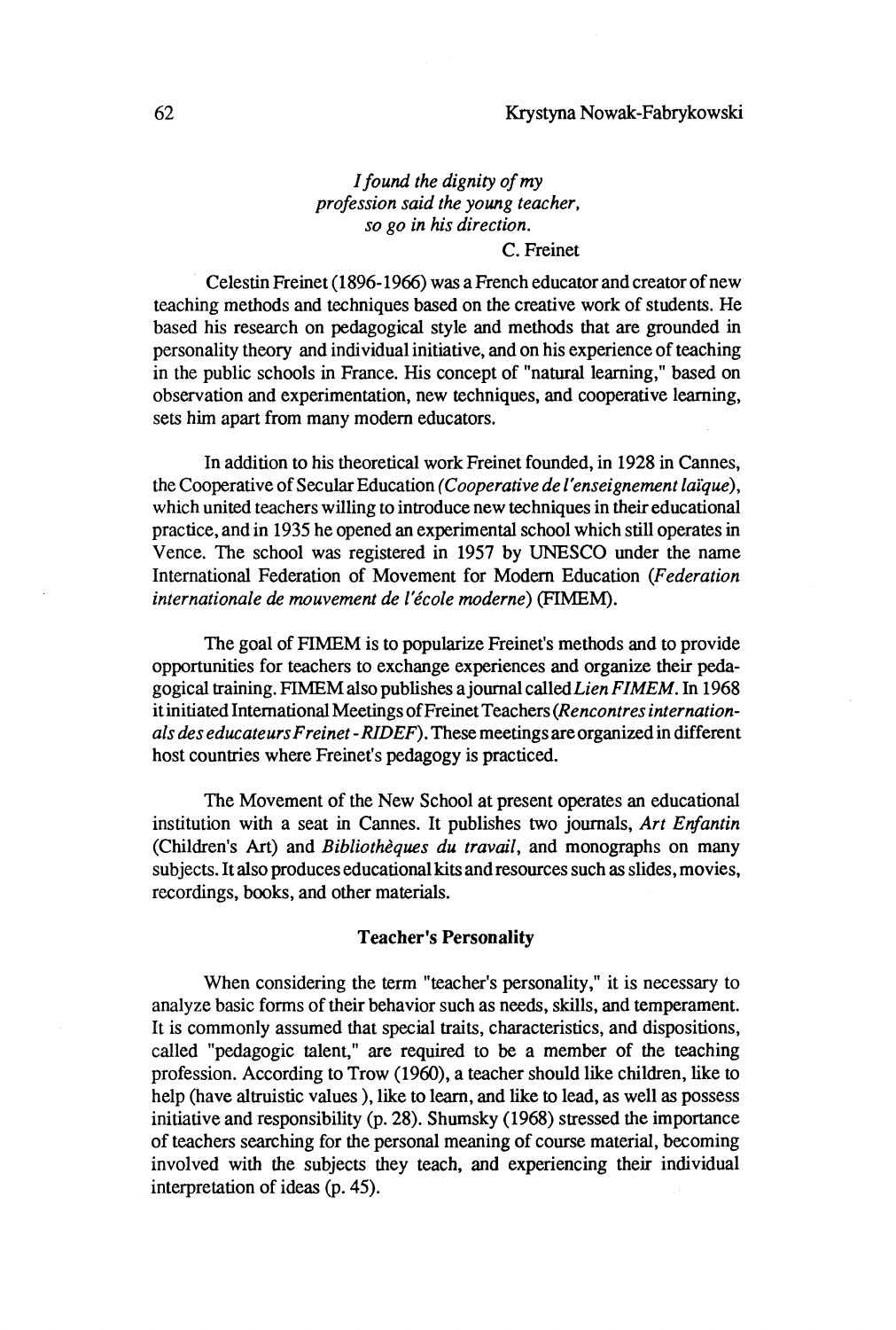## Freinet's Concept of Teachers and Theory of Teaching 63

According to Freinet, the elements constructing the teacher's personality are psyche, intelligence, and work. For him, psyche consists of instinct, needs, temperament, and feelings. In *L'éducation du travail* (1967), he defines "intelligence" as the ability to assimilate experience from different areas of life and specifies the following types of intelligence: artistic, abstract (in the forms of words and concepts), creative, manual, cognitive, political, and social. He explains "work" as the development of one's own pedagogical style and methods. For him work enriches the personality and helps conquer weaknesses.

Freinet's method of developing his own pedagogical style was based on intuitive search, self-education, practice, and experimentation. In *L'histoire d'une pédagogie populaire* (1974), hestressed: "Pedagogy is created bypeople who very often don't have teaching experience or they taught long, long ago, but who have plenty of time and the authority necessary to speak in the name of educators" (p. 278).

This conviction led him to search for his own methods and strategies of teaching, appropriate to his abilities, skills, and beliefs. In the book *Les dits de Matieu* (1959), he describes his search for the natural methods which can link school with the environment by likening the role of a teacher to that of a shepherd, gardener, or breeder. Moreover, he stresses that in addition to caring abilities, a teacher should possess a dynamically developing personality and a rich interior life. Those traits are required for everyday work, which links all domains of knowledge and the need for all kinds of skills. The teacher should be creator, inventor, poet, builder, writer, artist, and musician as well as psychologistand philosopher; thus, teachers must try toperfect themselves and their methods continuously. Freinet also stressed that the teaching profession requires continuing development in all areas of knowledge and skills. In his criticism of teachers who constantly repeat and teach routinely, he explained that an enclave is not able to grow free people. He believed a teacher should also he a model of afighter; thus, he emphasized spontaneity, independent thinking, perseverance and courage, and liberality. In Freinet's vision the teacher is a fighter for societal change in the areas of democracy, freedom, peace, and the return of ethical values.

One goal of teaching is to impart values by creating an atmosphere of warmth, confidence, support, and hope. The climate in the classroom influences all work and it must be an encouraging one. Freinet advises teachers to: "Show your belief in children and goodness, and help, but be firm" (1969, p. 106).

In stressing the importance of teaching moral values, he criticizes contemporary schools which neglect this subject, and condemns their belief that modern technology and the higher standard of education automatically make people better and more ethical. Freinet believes that children should leam moral hehavior. He observes that an artificial atmosphere exists at school; the discipline that comes with notes, exams, and competition teaches egotism, not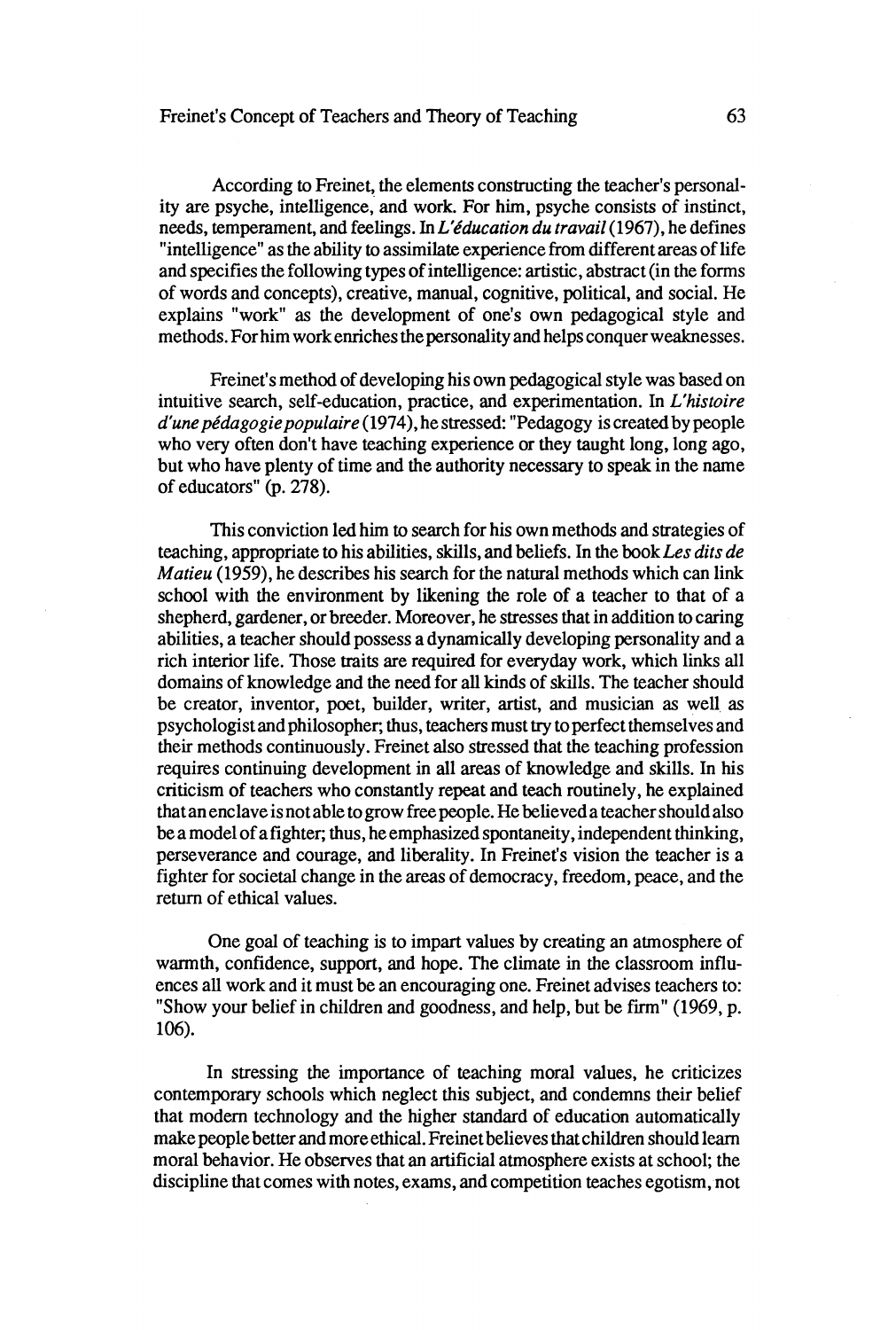moral behavior. Morality at school should develop in the direction of help and cooperation. A new method, a new role for teachers, and new organizations of teaching and educating can change the model of the traditional school.

#### Freinet's Psychological Thoughts

A basic assumption in Freinet's work is that the psychology of child development should guide education. He used the term "psychology of sensitivity" to mean sensitivity to all things, using all senses. Essentially the goal for teachers is to develop in pupils the ability to understand the world and he able to "feel" throuth using all senses, and to teach those abilities to their students.

In his book *entitIedEssai de psychologie sensible appliquée* à *l'education*  (1968), Freinet explains the term "sensitivity" as the study of the world in its complexity using intuition rather than scientific and academic psychology. There is also a direct link with another term, "intelligence", which is defmed as assimilation of experience from different areas of life. The full development includes seven types of intelligence - manual, creative, cognitive, abstract, political, social, and artistic.

Freinet's teaching philosophy stresses that living happily is achieved by living in harmony with the world and that education should emerge from contact with life and nature. Learning in Freinet's school is based on "living mathematics," "living geography," and so on. History is leamed through interviews and discovery, biology through experiments.

His school helps children prepare for life by teaching socialization through independent work and self-discipline. This is reinforced by such devices as the school journal, where children write their remarks about school; plans of work, where children learn to design their own school work; and by "slip problems," which provide autocorrection. This school is a place where children feel power as a result of accomplished work. Marking and grading are provided by awards for achievements. Freinet helieves that such an approach to education helps children leam to overcome their own weaknesses.

Freinet's method of developing his own pedagogical style was based on intuition and observations of young children. He defined three phases in child development (1949, pp. 139-141):

Phase 1 (0-2 years) is called *Tatonnement expérimental-* "Groping in the dark." This is the period of frrst reactions and the beginning of learning. These reactions are provoked by stimuli from the environment; the most important responses are instinctive. This is a time of experimentation and discovery, and the child should spend this period at home in a caring and safe atmosphere.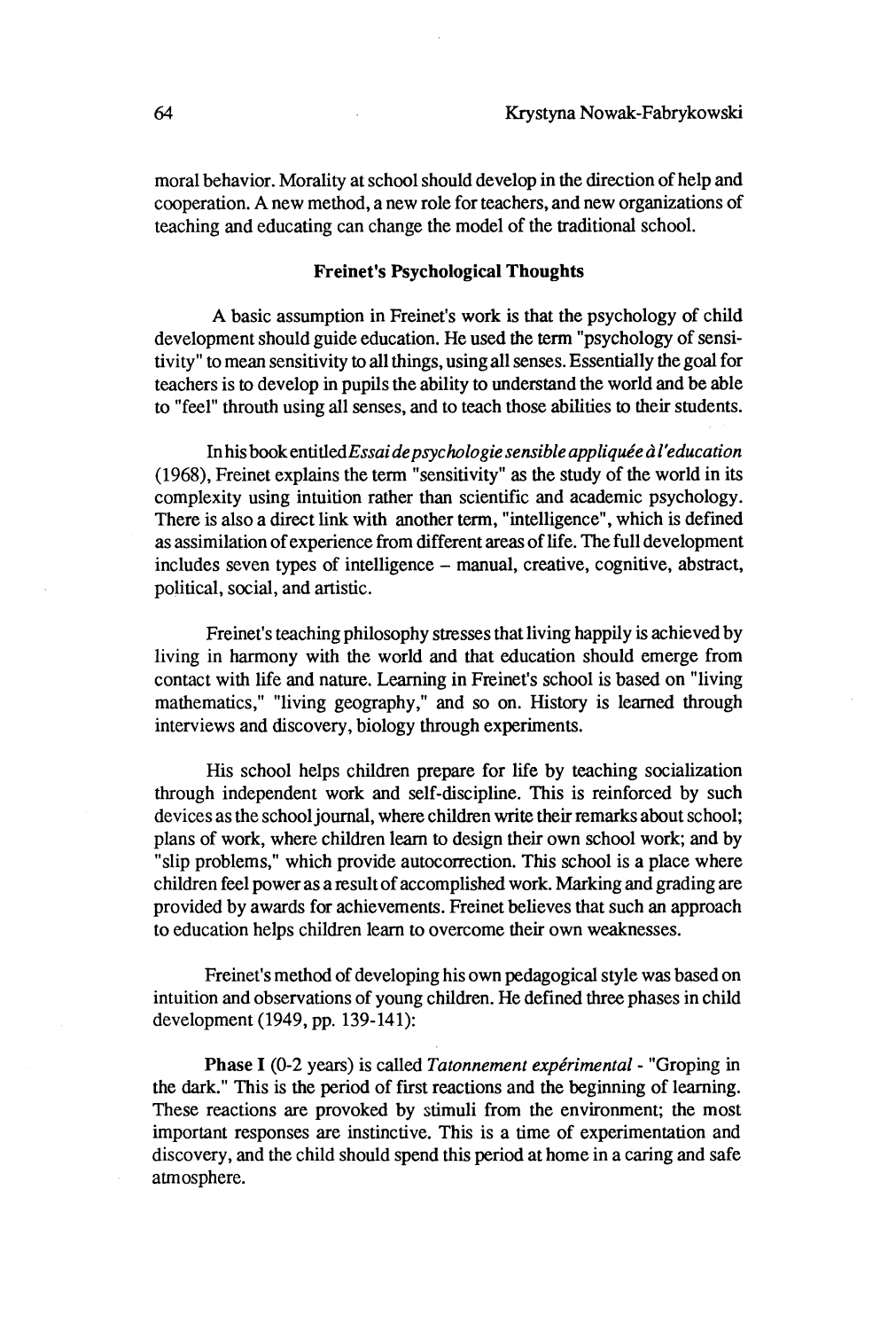**Phase II** (2- 5 years) is called "Arrangement." This is the time when the child tries to become established in the world. After acquiring some experience, the child starts to organize the environment according to his/ her needs, and not only discovers the entire world, but also reconstructs, tries, creates. This time should be spent in nursery school, which should he modelled on the home and involve contact with nature.

**Phase III** (5 years - adolescence) - "Schooling." During this time the child is preparing to be a member of society. The dominant form of behavior is play-work and work-play. The child spends this period of life at school, which should be the first place to experience work and encouragement, and should provide positive experiences and feelings of success. The most important role of the teacher is 10 help children achieve a positive attitude toward work, including feelings of power and satisfaction.

According to Freinet, cognition and mastery of the world is possible with the use of intellect, emotions, and instinct. Even while "groping in the dark" children are developing. While everyone possesses "the vital potential," which guides the individual through all stages of life (birth, development, procreation, aging, and death), personal development results from search and discovery. Individuals inherit a trend 10ward maximal power without which development is impossible. One of the goals of human nature is the search for homeostasis, which Freinet's theory explains as realization of the individual's destination.

In the process of development, human heings encounter different obstacles. If these obstacles are successfuIly overcome, the fight provides stimulation, power, and satisfaction as weIl as direction for activities. The feeling of power, which can be found in family, society, nature, or people, is very important for human development. The shock of defeat causes regression, then action for the recovery of balance. If balance is not recovered, the result is "psychic deviation," the influence of which is felt throughout an individual's life.

The influence of others can help or weaken the individual; it can support or destroy. The worst negative influence is rejection by the parents and family. The lack of attention from parents, to the point of abandonment, is destructive and provokes a search for substitutes. However too much attention can also damage a child's personality and make him/her incapable of independent action. Reaction to negative parental behavior is a search for "provisoric stabilization" in "the life substitute," manifested in the form of disappointment, depression, or escape. However, helieving in the "vital power" of the individual, Freinet assumes that after unsuccessful action, human beings look for new ways to achieve satisfaction. These can be realized by different forms of play, different types of work, or activities which Freinet identifies as sublimation.

 $\sim 10^{-7}$ 

 $\mathcal{L}_{\text{max}}$  and  $\mathcal{L}_{\text{max}}$  and  $\mathcal{L}_{\text{max}}$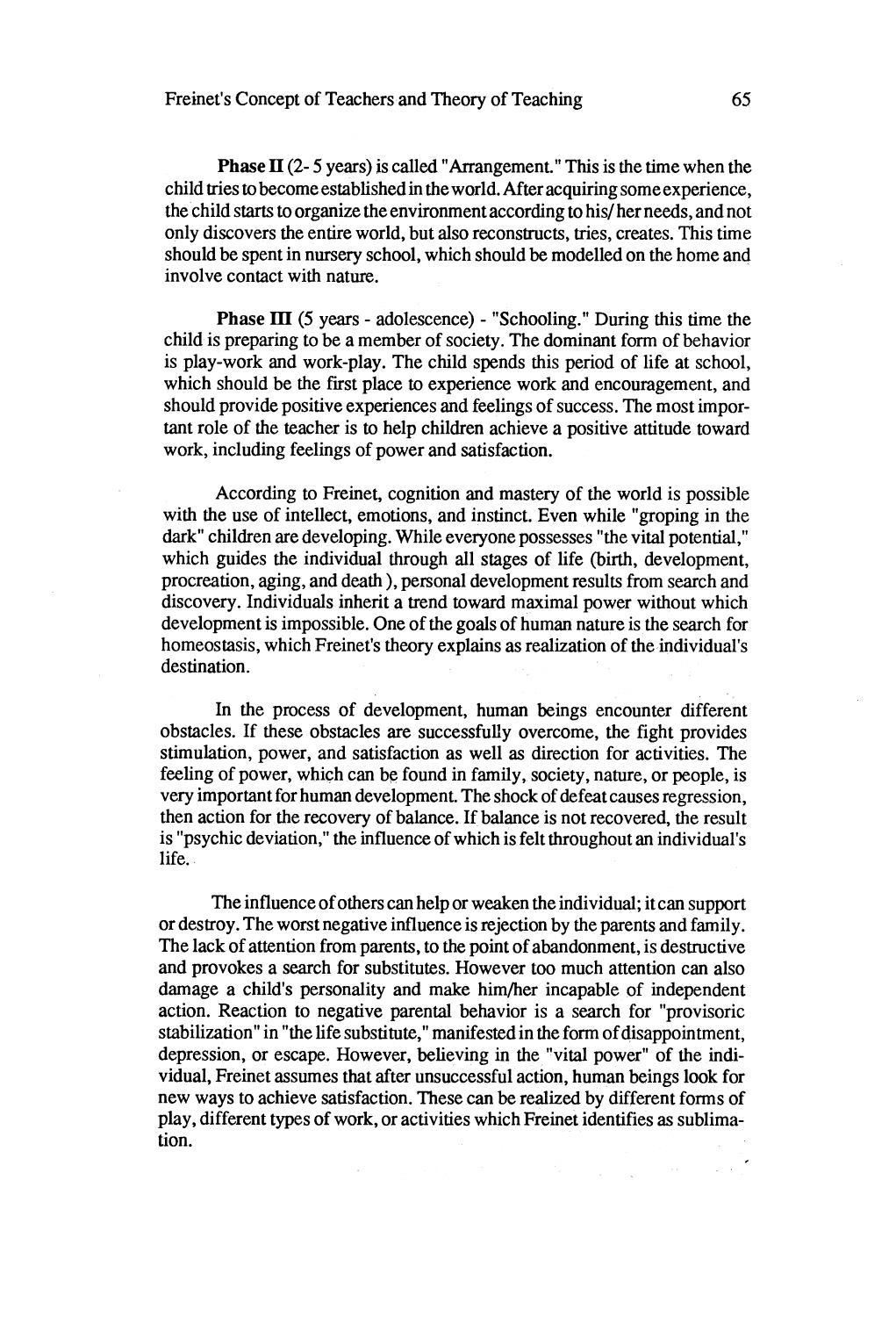The danger exists that in the process of looking for success and feelings of power, a person may seek fulfillment in actions which damage society. If those actions are successful and self-fulfiIling they may become a tendency or even a lifestyle. The goal of a teacher is to present opportunities for children to experience feelings of power without their looking for substitutions and sublimating actions. Thus, Freinet emphasizes again the importance of an encouraging, caring, and hopeful school environment.

Children possess an enormous need for expression of their feelings, experiences, and thoughts. Real development of a child is possible if the child can find appropriate conditions for free expression. School should provide opportunities for aIl kinds of artistic action which can bring balance to the child's development and enrichment of personality. Artistic endeavor can be therapeutic, and can bring satisfaction, challenge, and the feeling of accomplishment, thus art serves three functions: motivation, stimulation, and therapy. In aIl situations Freinet prefers creative action to repetition and copying because of the liberating effect of creativity and art.

#### The Teacher in the Process of Teaching and Educating

Freinet was completely committed to the teaching profession; he felt it gave him respect and dignity. Those feelings came as a resul t of teaching based not just on imparting knowledge and skills, but on rearing children in a way that gives them moral values and norms. He totally rejected the traditional teaching methods of Herbart, which were based on authoritarian pedagogy and repression, and which model children along one dimension, i.e., rigourism and oral leaming.

In the progressive school, where the teacher is a guide and observer, rules and texts are learned actively. Students solve problems and search for sources. Freinet followed this approach. In his book Naissance d'une pédagogie *populaire* (1974 ), Freinet criticized traditional schools that emphasized order and strong personalities. He felt they resulted in "wasted spirits." In such places, punishment and discipline halted individualization and the development of gifted children. Freinet believed that this image of the authoritarian teacher was the reflection of an authoritarian society, controlled by means of police and soldiers. In his opinion, authority should come as a result of an appreciation for the mastery of work. Confidence, cooperation, and enthusiasm bring success and are the Sources of youthful attitudes.

One of the roles of a teacher is to approach students with respect for their human dignity and different personalities. Interactions that are based on cooperation, such as shared decision-making, are the best methods of class management. In Freinet's school students make observations, act on situations, discuss matters, go on field trips, discuss, work in the laboratory, and undertake their own research. Using *fiches autocorrectives* (slip problems), children control, answer, and mark their work themselves. The motivation is provided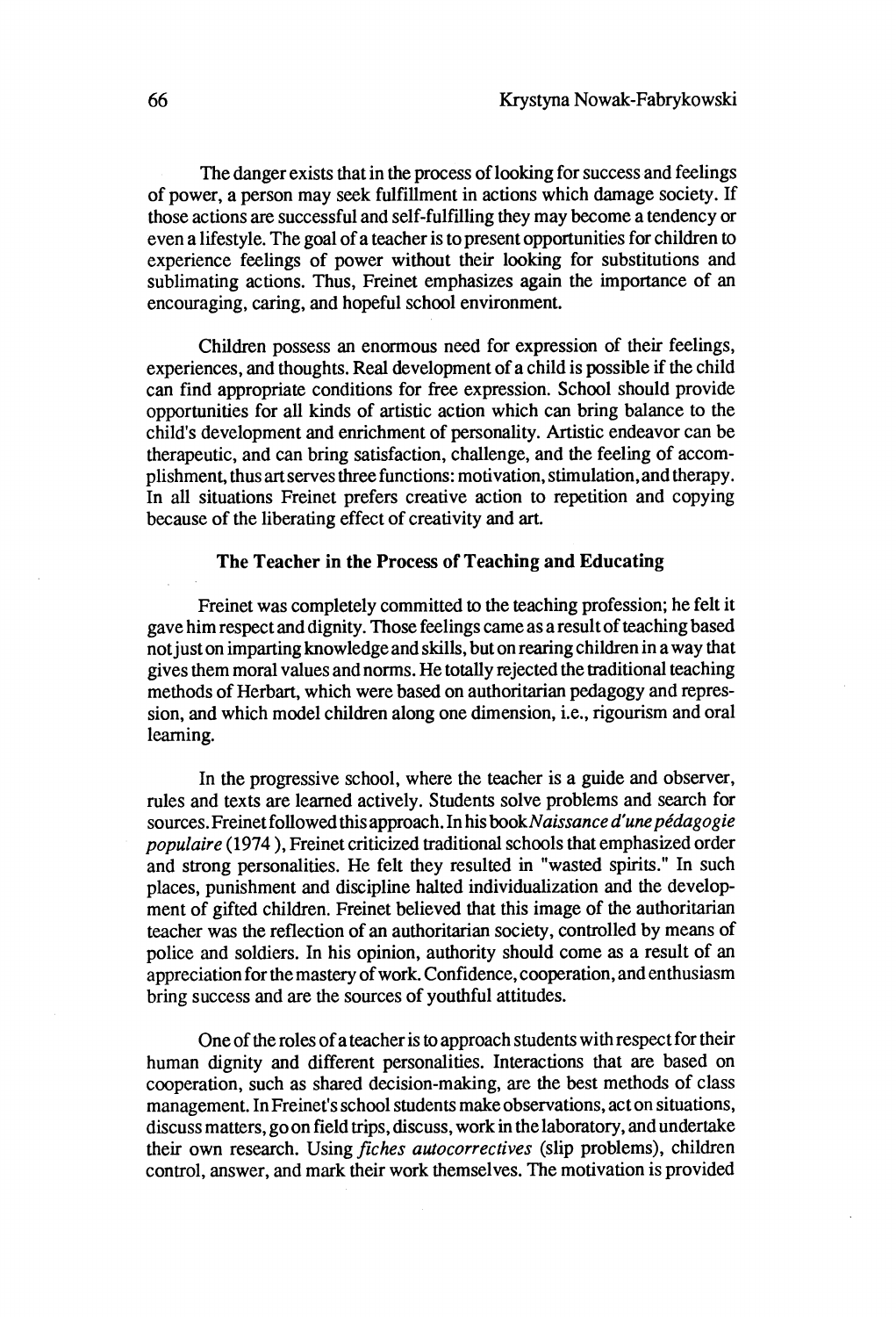## Freinet's Concept of Teachers and Theory of Teaching 67

by the mastery of a specialization such as writing, lecturing, spelling, history, geography, and so on. The main goal of education, according to Freinet, is to arouse in students an interest in learning and to develop positive attitudes toward it. Each well-organized activity can help children overcome psychological or social "stoppage." It also provides opportunities to be useful, and while students search for work they come to understand that work can be a privilege rather than an assignment. Teaching gives specific possibilities to persons who can dream, imagine, search, and help students 10 construct their own futures.

## **The Traits that Characterize a Freinet Teacher**

A "Freinet teacher" should be the kind of person who will recognize individual values of children and base teaching on them; feel the need for emotional links with the students; give children opportunities to show their strongest points; avoid the use of discipline and instead encourage children to he interested in their work; use teaching based on the child's activities and organize situations where children can experiment; arouse the child's interest or curiosity for knowledge; inculcate the mIes of cooperation, respect for people, and the value of work; develop in students all types of intelligence manual, creative, cognitive, abstract, political, social, and artistic; use pedagogy of success instead of evaluation and marking - teach and help; have pedagogical optimism and believe in the child's potential; perfect knowledge and methods of teaching; enrich work with new exercises and techniques; understand the child (find strenghts and weaknesses); create situations which will help to understand the child; involve students in every decision and action undertaken in the classroom; use "natural methods" which prepare students for life; maintain a partnership with the students; perfect themselves and their workshop (classroom); and not follow routines.

In the conclusion of her book *L'école Freinet reserve d'enfant,* Elise Freinet (Freinet's wife and coresearcher ) quotes from *Les dits de Matieu:* 

> *Nous avons posé notre pierre. Nous savons qu'elle aidera et guidera Ceux qui viendront après nous pour Continuer la route. (p. 307)*

Fifty years after its first appearance in 1920, Freinet's theory is still practiced in the thirty eight countries which are members of FIMEM. In Canada, the *Mouvement Freinet* was introduced in 1966 in Quebec duringLes *stages d'entrainement aux méthodes d'éducation actives* (SEMEA); however, the *mouvement* died after ten years because of organizational problems. A few teachers, such as Marc Audet, are still applying Freinet's methods. *Le collectif québécois de l'école moderne-pédagogie Freinet* in Quebec, an association created for the practitioners of Freinet's methods to exchange their ideas, was active until the 1980s.